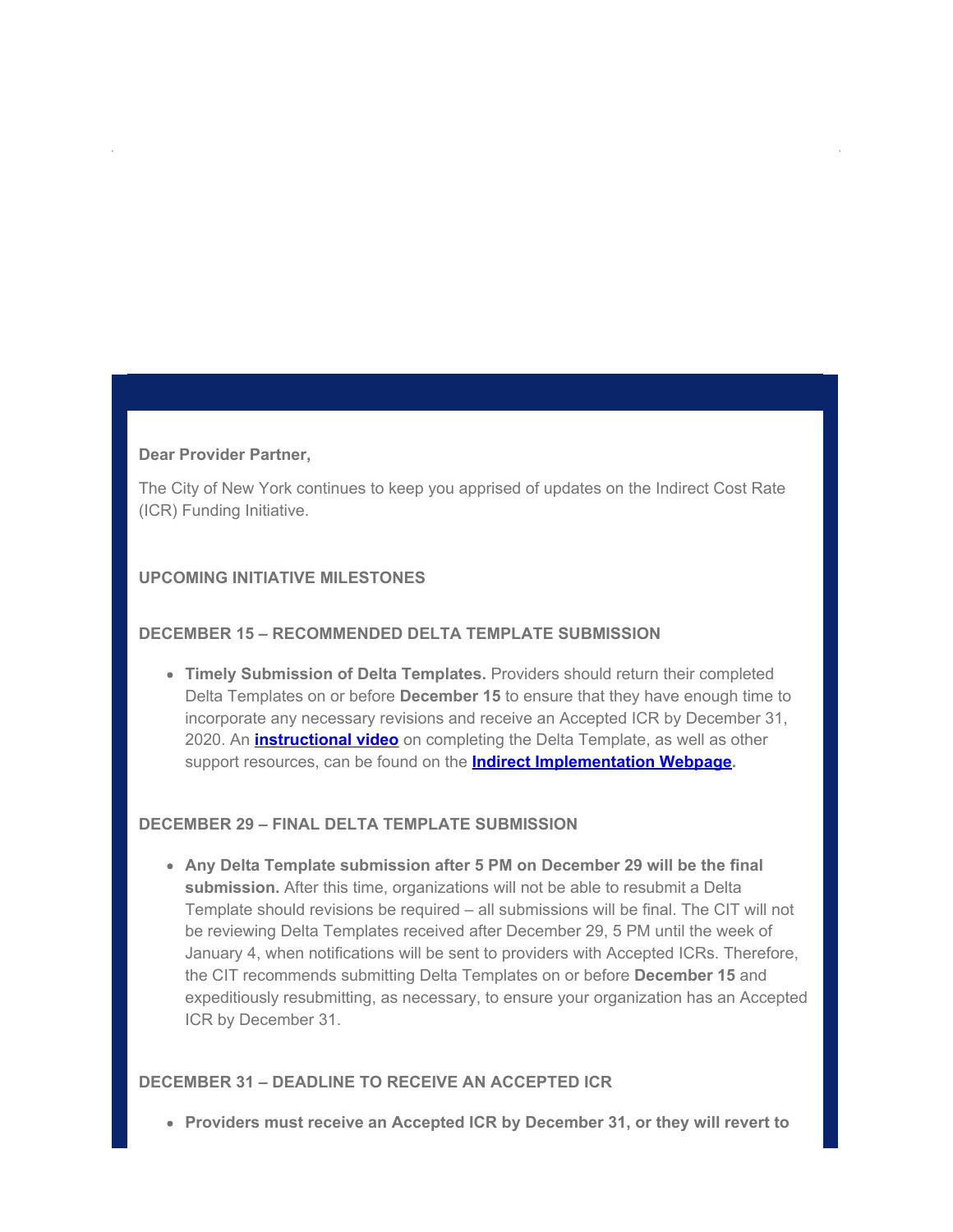**the 10% de minimis.** Providers must have ready in their HHS Accelerator Document Vault a complete, accurate Delta Template with required Verification Documentation by 11:59 PM on December 31, in accordance with the **[Delta Template instructions](https://gcc02.safelinks.protection.outlook.com/?url=https%3A%2F%2Flnks.gd%2Fl%2FeyJhbGciOiJIUzI1NiJ9.eyJidWxsZXRpbl9saW5rX2lkIjoxMDIsInVyaSI6ImJwMjpjbGljayIsImJ1bGxldGluX2lkIjoiMjAyMDEyMDguMzE3NjUxMjEiLCJ1cmwiOiJodHRwczovL3d3dzEubnljLmdvdi9hc3NldHMvbm9ucHJvZml0cy9kb3dubG9hZHMvcGRmL0lDUiUyMERlbHRhJTIwVGVtcGxhdGUlMjBHdWlkZSUyMDIwMjAuMTEucGRmP3V0bV9tZWRpdW09ZW1haWwmdXRtX3NvdXJjZT1nb3ZkZWxpdmVyeSJ9.-7ssBeKD6RMxhPDqBaSGI8O_xbI3nAoUXMVEgOdtlhM%2Fs%2F955068899%2Fbr%2F91321736932-l&data=04%7C01%7Coluwa.small%40mocs.nyc.gov%7C8d32191a0fb648d757c108d89bc0358a%7C32f56fc75f814e22a95b15da66513bef%7C0%7C0%7C637430598144364850%7CUnknown%7CTWFpbGZsb3d8eyJWIjoiMC4wLjAwMDAiLCJQIjoiV2luMzIiLCJBTiI6Ik1haWwiLCJXVCI6Mn0%3D%7C1000&sdata=I8OTQVl%2FU3r6T5RXXz3cQSvDpvxW%2FvlQT6UnGgOhtw0%3D&reserved=0).** As a reminder, all submissions after December 29 at 5 PM will be final.

## **ICR FUNDING INITIATIVE AND RFPS**

• In responding to health and human services RFPs, providers can expect to see the language below that references the Initiative. If you have questions about this language, please reach out to the Mayor's Office of Contract Services**.** If a solicitation is missing this language, please notify the designated contact in the solicitation**.**

*All price and budget proposals should be prepared in accordance with The City of New York's Health and Human Service Cost Policy and Procedures Manual (Cost Manual). The City is currently implementing the Indirect Cost Rate Initiative. For the purpose of responding to this solicitation, proposers should include an Indirect Cost Rate of 10%.*

## **FY20 AMENDMENT INFORMATION**

- **No Negative Amendments.** The City will not issue negative amendments in conjunction with this Initiative. In cases where the Accepted Delta Template indicates a negative amendment value for a particular contract, providers should work directly with the contracting City Agency to reallocate those costs to appropriate Direct Cost line items.
- **Questions about FY20 Amendments?** Please review the **[technical webinar](https://gcc02.safelinks.protection.outlook.com/?url=https%3A%2F%2Flnks.gd%2Fl%2FeyJhbGciOiJIUzI1NiJ9.eyJidWxsZXRpbl9saW5rX2lkIjoxMDMsInVyaSI6ImJwMjpjbGljayIsImJ1bGxldGluX2lkIjoiMjAyMDEyMDguMzE3NjUxMjEiLCJ1cmwiOiJodHRwczovL3d3dzEubnljLmdvdi9hc3NldHMvbm9ucHJvZml0cy9kb3dubG9hZHMvVmlkZW9zL0lDUl9GdW5kaW5nX0luaXRpYXRpdmVfVXBkYXRlX1Byb3ZpZGVyX1dlYmluYXIubXA0P3V0bV9tZWRpdW09ZW1haWwmdXRtX3NvdXJjZT1nb3ZkZWxpdmVyeSJ9.YD5wnHvHT8S0dcnC6TWCyeMxZ90UkMJXbXqd2J-d-Wo%2Fs%2F955068899%2Fbr%2F91321736932-l&data=04%7C01%7Coluwa.small%40mocs.nyc.gov%7C8d32191a0fb648d757c108d89bc0358a%7C32f56fc75f814e22a95b15da66513bef%7C0%7C0%7C637430598144374803%7CUnknown%7CTWFpbGZsb3d8eyJWIjoiMC4wLjAwMDAiLCJQIjoiV2luMzIiLCJBTiI6Ik1haWwiLCJXVCI6Mn0%3D%7C1000&sdata=BIte7eZJkdXqMbPqOw%2FXWK5Qi85iGxE7u5y9%2FBDQipI%3D&reserved=0)** and see the **[FAQs](https://gcc02.safelinks.protection.outlook.com/?url=https%3A%2F%2Flnks.gd%2Fl%2FeyJhbGciOiJIUzI1NiJ9.eyJidWxsZXRpbl9saW5rX2lkIjoxMDQsInVyaSI6ImJwMjpjbGljayIsImJ1bGxldGluX2lkIjoiMjAyMDEyMDguMzE3NjUxMjEiLCJ1cmwiOiJodHRwczovL3d3dzEubnljLmdvdi9hc3NldHMvbm9ucHJvZml0cy9kb3dubG9hZHMvcGRmL1Byb3ZpZGVyJTIwSUNSJTIwVGVjaG5pY2FsJTIwVXBkYXRlJTIwRkFRLnBkZj91dG1fbWVkaXVtPWVtYWlsJnV0bV9zb3VyY2U9Z292ZGVsaXZlcnkifQ.MExgcEvwHZ2dQhflBge0iO2gVM29NtSUl0L8VqVoMFc%2Fs%2F955068899%2Fbr%2F91321736932-l&data=04%7C01%7Coluwa.small%40mocs.nyc.gov%7C8d32191a0fb648d757c108d89bc0358a%7C32f56fc75f814e22a95b15da66513bef%7C0%7C0%7C637430598144374803%7CUnknown%7CTWFpbGZsb3d8eyJWIjoiMC4wLjAwMDAiLCJQIjoiV2luMzIiLCJBTiI6Ik1haWwiLCJXVCI6Mn0%3D%7C1000&sdata=x6rQaanZ8UjI4x%2FMApEbvgRa3SzCmapVtFZ6xGhOgo0%3D&reserved=0)** for answers to questions about the application of the FY21 Budget to FY20 ICR Amendments.
- **FY20 ICR Amendment Calculator.** The CIT has made available on the **[Indirect](https://gcc02.safelinks.protection.outlook.com/?url=https%3A%2F%2Flnks.gd%2Fl%2FeyJhbGciOiJIUzI1NiJ9.eyJidWxsZXRpbl9saW5rX2lkIjoxMDUsInVyaSI6ImJwMjpjbGljayIsImJ1bGxldGluX2lkIjoiMjAyMDEyMDguMzE3NjUxMjEiLCJ1cmwiOiJodHRwczovL3d3dzEubnljLmdvdi9zaXRlL25vbnByb2ZpdHMvZnVuZGVkLXByb3ZpZGVycy9pbmRpcmVjdC1pbXBsZW1lbnRhdGlvbi5wYWdlP3V0bV9tZWRpdW09ZW1haWwmdXRtX3NvdXJjZT1nb3ZkZWxpdmVyeSJ9.hGobx_wmJsd6ckbWNJkS2gpaHKiq3MlZd80eU_EgHDQ%2Fs%2F955068899%2Fbr%2F91321736932-l&data=04%7C01%7Coluwa.small%40mocs.nyc.gov%7C8d32191a0fb648d757c108d89bc0358a%7C32f56fc75f814e22a95b15da66513bef%7C0%7C0%7C637430598144384757%7CUnknown%7CTWFpbGZsb3d8eyJWIjoiMC4wLjAwMDAiLCJQIjoiV2luMzIiLCJBTiI6Ik1haWwiLCJXVCI6Mn0%3D%7C1000&sdata=XRKpsC4fzmbNT8%2BiUif6Ug8KkVS7yhSrCR%2BOZhBgUhg%3D&reserved=0) [Implementation Webpage](https://gcc02.safelinks.protection.outlook.com/?url=https%3A%2F%2Flnks.gd%2Fl%2FeyJhbGciOiJIUzI1NiJ9.eyJidWxsZXRpbl9saW5rX2lkIjoxMDUsInVyaSI6ImJwMjpjbGljayIsImJ1bGxldGluX2lkIjoiMjAyMDEyMDguMzE3NjUxMjEiLCJ1cmwiOiJodHRwczovL3d3dzEubnljLmdvdi9zaXRlL25vbnByb2ZpdHMvZnVuZGVkLXByb3ZpZGVycy9pbmRpcmVjdC1pbXBsZW1lbnRhdGlvbi5wYWdlP3V0bV9tZWRpdW09ZW1haWwmdXRtX3NvdXJjZT1nb3ZkZWxpdmVyeSJ9.hGobx_wmJsd6ckbWNJkS2gpaHKiq3MlZd80eU_EgHDQ%2Fs%2F955068899%2Fbr%2F91321736932-l&data=04%7C01%7Coluwa.small%40mocs.nyc.gov%7C8d32191a0fb648d757c108d89bc0358a%7C32f56fc75f814e22a95b15da66513bef%7C0%7C0%7C637430598144384757%7CUnknown%7CTWFpbGZsb3d8eyJWIjoiMC4wLjAwMDAiLCJQIjoiV2luMzIiLCJBTiI6Ik1haWwiLCJXVCI6Mn0%3D%7C1000&sdata=XRKpsC4fzmbNT8%2BiUif6Ug8KkVS7yhSrCR%2BOZhBgUhg%3D&reserved=0)** an **[Excel worksheet](https://gcc02.safelinks.protection.outlook.com/?url=https%3A%2F%2Flnks.gd%2Fl%2FeyJhbGciOiJIUzI1NiJ9.eyJidWxsZXRpbl9saW5rX2lkIjoxMDYsInVyaSI6ImJwMjpjbGljayIsImJ1bGxldGluX2lkIjoiMjAyMDEyMDguMzE3NjUxMjEiLCJ1cmwiOiJodHRwczovL3d3dzEubnljLmdvdi9hc3NldHMvbm9ucHJvZml0cy9kb3dubG9hZHMvcGRmL0ZZMjAlMjBBbWVuZG1lbnQlMjBDYWxjdWxhdG9yLnhsc3g_dXRtX21lZGl1bT1lbWFpbCZ1dG1fc291cmNlPWdvdmRlbGl2ZXJ5In0.wZTs-JSM0Aqoo66y1kt5HgL19LiI-qXYi_9381Q_FbA%2Fs%2F955068899%2Fbr%2F91321736932-l&data=04%7C01%7Coluwa.small%40mocs.nyc.gov%7C8d32191a0fb648d757c108d89bc0358a%7C32f56fc75f814e22a95b15da66513bef%7C0%7C0%7C637430598144384757%7CUnknown%7CTWFpbGZsb3d8eyJWIjoiMC4wLjAwMDAiLCJQIjoiV2luMzIiLCJBTiI6Ik1haWwiLCJXVCI6Mn0%3D%7C1000&sdata=KFG52la6lYoFEJlCe1KNXa9CzHYUZA6SGznIVf6Yaxk%3D&reserved=0)** that providers with FY20 Accepted ICRs may use to calculate the value of their FY20 ICR Amendments.

#### **BACKGROUND ON INITIATIVE**

In February 2019, the City of New York adopted the Cost Manual to standardize cost allocation practices for health and human service providers contracting with the City. The Fiscal Year 2020 Adopted Budget established an Indirect Cost Rate Funding Initiative based on the Cost Manual. The Fiscal Year 2021 Adopted Budget, passed during the COVID-19 pandemic, maintained the ICR Funding Initiative at an adjusted level of funding. The Mayor's Office of Management and Budget and **[Mayor's Office of Contract Services](https://gcc02.safelinks.protection.outlook.com/?url=https%3A%2F%2Flnks.gd%2Fl%2FeyJhbGciOiJIUzI1NiJ9.eyJidWxsZXRpbl9saW5rX2lkIjoxMDcsInVyaSI6ImJwMjpjbGljayIsImJ1bGxldGluX2lkIjoiMjAyMDEyMDguMzE3NjUxMjEiLCJ1cmwiOiJodHRwczovL3d3dzEubnljLmdvdi9zaXRlL21vY3MvaW5kZXgucGFnZT91dG1fbWVkaXVtPWVtYWlsJnV0bV9zb3VyY2U9Z292ZGVsaXZlcnkifQ.D2cc1gOFgsWx4a8i7DlAMCyUK_bF6YSS-zAlpjtDTbc%2Fs%2F955068899%2Fbr%2F91321736932-l&data=04%7C01%7Coluwa.small%40mocs.nyc.gov%7C8d32191a0fb648d757c108d89bc0358a%7C32f56fc75f814e22a95b15da66513bef%7C0%7C0%7C637430598144394707%7CUnknown%7CTWFpbGZsb3d8eyJWIjoiMC4wLjAwMDAiLCJQIjoiV2luMzIiLCJBTiI6Ik1haWwiLCJXVCI6Mn0%3D%7C1000&sdata=x%2FtbvdI9ClUiMm8IWbXav%2FKKGDbAiNJvt2J0VReUk7s%3D&reserved=0)** form the City Implementation Team (CIT), tasked to design and manage the implementation and roll-out of the Initiative. The CIT established a Provider Workgroup that includes City Council representation to advise them. For more information on how to establish and claim your ICR and important timelines, please visit the **[ICR Funding Initiative Webpage](https://gcc02.safelinks.protection.outlook.com/?url=https%3A%2F%2Flnks.gd%2Fl%2FeyJhbGciOiJIUzI1NiJ9.eyJidWxsZXRpbl9saW5rX2lkIjoxMDgsInVyaSI6ImJwMjpjbGljayIsImJ1bGxldGluX2lkIjoiMjAyMDEyMDguMzE3NjUxMjEiLCJ1cmwiOiJodHRwczovL3d3dzEubnljLmdvdi9zaXRlL25vbnByb2ZpdHMvZnVuZGVkLXByb3ZpZGVycy9pbmRpcmVjdC1pbXBsZW1lbnRhdGlvbi5wYWdlP3V0bV9tZWRpdW09ZW1haWwmdXRtX3NvdXJjZT1nb3ZkZWxpdmVyeSJ9.oYOFsWVMWuVrLnr5_4O0jAfrw3Rg5oKFZnS7Ez1AkWo%2Fs%2F955068899%2Fbr%2F91321736932-l&data=04%7C01%7Coluwa.small%40mocs.nyc.gov%7C8d32191a0fb648d757c108d89bc0358a%7C32f56fc75f814e22a95b15da66513bef%7C0%7C0%7C637430598144394707%7CUnknown%7CTWFpbGZsb3d8eyJWIjoiMC4wLjAwMDAiLCJQIjoiV2luMzIiLCJBTiI6Ik1haWwiLCJXVCI6Mn0%3D%7C1000&sdata=FubuaeRZaSByOV%2Bucs%2Fo%2F3hsULbghCQSWj0jXztNx30%3D&reserved=0)**, which is regularly updated. The CIT is available for questions at the Mayor's Office of Contract Service**.**